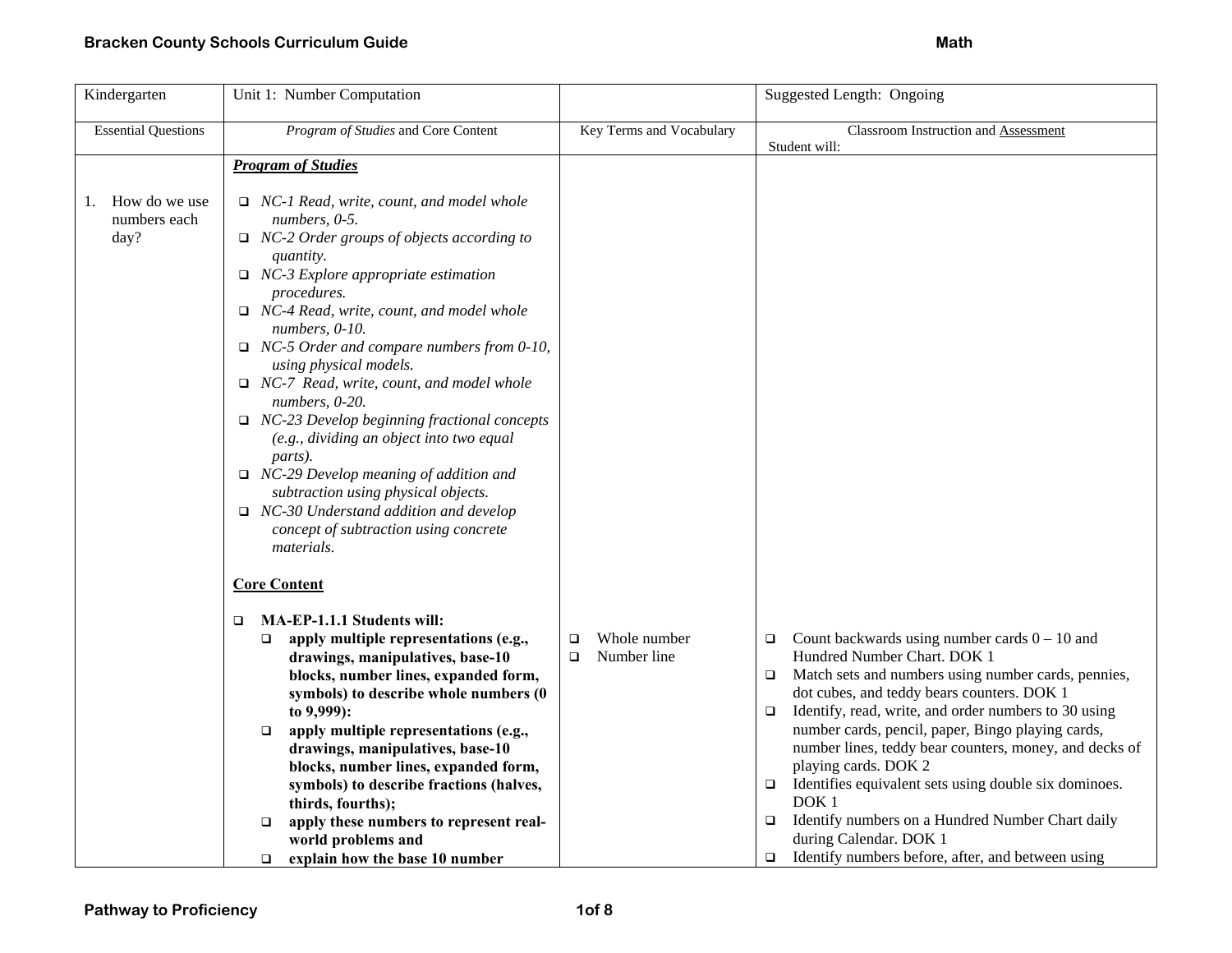## **Bracken County Schools Curriculum Guide Math Accord Accord Accord Math Accord Math Accord Math Accord Math**

| Kindergarten               | Unit 1: Number Computation                                                                                                                                                                                                                                                                                                                                                                                                                                                                                        |                                                                                                                                                                                                  | Suggested Length: Ongoing                                                                                                                                                                                                                                                                                                                                                                                                                                                                                                                                                                                                                                                                                                                                                                                                                                                                     |
|----------------------------|-------------------------------------------------------------------------------------------------------------------------------------------------------------------------------------------------------------------------------------------------------------------------------------------------------------------------------------------------------------------------------------------------------------------------------------------------------------------------------------------------------------------|--------------------------------------------------------------------------------------------------------------------------------------------------------------------------------------------------|-----------------------------------------------------------------------------------------------------------------------------------------------------------------------------------------------------------------------------------------------------------------------------------------------------------------------------------------------------------------------------------------------------------------------------------------------------------------------------------------------------------------------------------------------------------------------------------------------------------------------------------------------------------------------------------------------------------------------------------------------------------------------------------------------------------------------------------------------------------------------------------------------|
| <b>Essential Questions</b> | Program of Studies and Core Content                                                                                                                                                                                                                                                                                                                                                                                                                                                                               | Key Terms and Vocabulary                                                                                                                                                                         | Classroom Instruction and Assessment<br>Student will:                                                                                                                                                                                                                                                                                                                                                                                                                                                                                                                                                                                                                                                                                                                                                                                                                                         |
|                            | system relates to place value. DOK 2<br>MA-EP-1.1.2 Students will read, write, and<br>□<br>rename whole numbers (0 to 9,999) and apply<br>to real-world and mathematical problems.                                                                                                                                                                                                                                                                                                                                |                                                                                                                                                                                                  | number lines and teddy bear counters. DOK 1<br>Identify ordinal position using teddy bear counters,<br>$\Box$<br>shape pieces, students, and classroom objects. DOK 1<br>Identify doubles using double six dominoes. DOK 1<br>$\Box$<br>Identify smallest and largest shape using rectangles.<br>$\Box$<br>DOK <sub>1</sub>                                                                                                                                                                                                                                                                                                                                                                                                                                                                                                                                                                   |
|                            | MA-EP-1.1.3 Students will compare $\langle \leq, \geq \rangle$<br>$\Box$<br>$=$ ) and order whole numbers to whole<br>numbers, decimals to decimals (as money<br>only) and fractions to fractions (limited to<br>pictorial representations). DOK 1                                                                                                                                                                                                                                                                | Compare<br>$\Box$<br>More<br>$\Box$<br>Same - Equal<br>$\Box$<br>$\Box$<br>Less<br>Ordinal position<br>$\Box$<br>Half<br>$\Box$<br>One fourth<br>$\Box$<br>$\Box$<br>Greatest<br>$\Box$<br>Least | Compare sets of objects and numbers using number<br>$\Box$<br>lines, teddy bear counters, playing cards, and dot cubes.<br>DOK <sub>2</sub><br>Identifies more, same, and less using pictograph,<br>$\Box$<br>number lines, teddy bear counters, dot cubes, and<br>playing cards. DOK 1<br>Identify one half and one fourth using quart containers,<br>$\Box$<br>half-gallon containers, food coloring, measuring cups,<br>and jelly sandwiches. DOK 1                                                                                                                                                                                                                                                                                                                                                                                                                                        |
|                            | MA-EP-1.2.1 Students will apply and<br>$\Box$<br>describe appropriate strategies for<br>estimating quantities of objects and<br>computational results (limited to addition<br>and subtraction). DOK 2                                                                                                                                                                                                                                                                                                             | Estimate<br>$\Box$                                                                                                                                                                               | Estimate and count collections of objects to 100 using<br>$\Box$<br>pennies, candy, macaroni, etc. DOK 2                                                                                                                                                                                                                                                                                                                                                                                                                                                                                                                                                                                                                                                                                                                                                                                      |
|                            | MA-EP-1.3.1 Students will analyze real-<br>о<br>world problems to identify the appropriate<br>mathematical operations, and will apply<br>operations to solve real-world problems<br>with the following constraints:<br>add and subtract whole numbers with<br>$\Box$<br>three digits or less;<br>multiply whole numbers of 10 or less;<br>о<br>add and subtract fractions with like<br>$\Box$<br>denominators less than or equal to four<br>and<br>add and subtract decimals related to<br>$\Box$<br>money. DOK 2 | Penny<br>$\Box$<br>Nickel<br>$\Box$<br>Dime<br>$\Box$<br>$\Box$<br>Quarter<br>One dollar<br>$\Box$<br>Add<br>$\Box$<br>Subtract<br>$\Box$<br>$\Box$<br>Equals                                    | Count by 1's, 2's, 5's, and 10's using teddy bear<br>$\Box$<br>counters, pattern blocks, number cards, nickels, pennies,<br>dot cubes, dimes, and Hundred Number Chart. DOK 1<br>Act out addition and subtraction story problems using<br>$\Box$<br>teddy bear counters, pennies, and pattern blocks. DOK 1<br>Draw pictures and finds answers for addition and<br>$\Box$<br>subtraction story problems using chart paper, markers,<br>shape pieces, demonstration nickels, and linking cubes.<br>DOK <sub>2</sub><br>Identify a set of objects into equal groups, using<br>$\Box$<br>crackers or candy, or small objects, such as beans,<br>cereal, or pennies, or playing cards. DOK 1<br>Identify and count pennies, dimes, nickels, quarters, and<br>$\Box$<br>one-dollar bills. DOK 1<br>Write money amounts using cent symbol by purchasing<br>$\Box$<br>various classroom items. DOK 2 |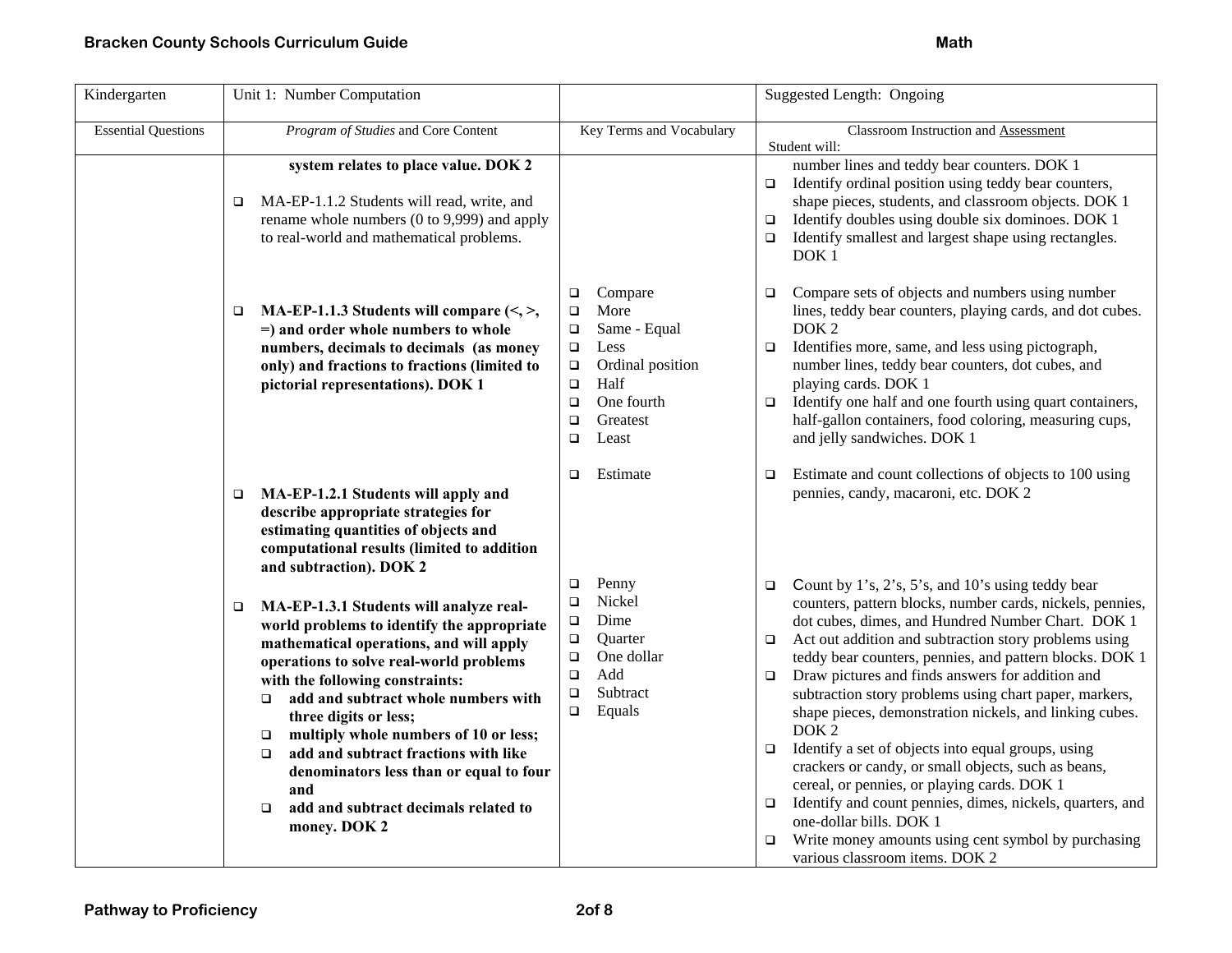| Kindergarten               | Unit 1: Number Computation                                                                                                                                                                                                                     |                            | Suggested Length: Ongoing                                                                                                                                                                                         |
|----------------------------|------------------------------------------------------------------------------------------------------------------------------------------------------------------------------------------------------------------------------------------------|----------------------------|-------------------------------------------------------------------------------------------------------------------------------------------------------------------------------------------------------------------|
| <b>Essential Questions</b> | Program of Studies and Core Content                                                                                                                                                                                                            | Key Terms and Vocabulary   | Classroom Instruction and Assessment<br>Student will:                                                                                                                                                             |
|                            |                                                                                                                                                                                                                                                |                            | Select coins for a given amount using classroom items,<br>$\Box$<br>pennies, dimes, nickels, and quarters. DOK 1<br>Use positional words and phrases. DOK 1<br>$\Box$<br>Identify right and left. DOK 1<br>$\Box$ |
|                            | MA-EP-1.3.2 Students will skip-count<br>□<br>forward and backward by 2s, 5s, 10s, and<br>100s.                                                                                                                                                 |                            |                                                                                                                                                                                                                   |
|                            | MA-EP-1.3.3 Students will divide two digit<br>❏<br>numbers by single digit divisors (with or<br>without remainders) in real-world and<br>mathematical problems.                                                                                | Even<br>□<br>Odd<br>$\Box$ | Identify even and odd numbers using teddy bear<br>❏<br>counters and Hundred Number Chart. DOK 1                                                                                                                   |
|                            | MA-EP-1.5.1 Students will identify and<br>□<br>provide examples of odd numbers, even<br>numbers, and multiples of a number and<br>will apply these numbers to solve real-<br>world problems. DOK 2                                             |                            |                                                                                                                                                                                                                   |
|                            | MA-EP-1.5.2 Students will use the<br>□<br>commutative properties of addition and<br>multiplication, the identity properties of<br>addition and multiplication and the zero<br>property of multiplication in written and<br>mental computation. |                            |                                                                                                                                                                                                                   |

| Kindergarten                                 | Unit 2: Geometry Measurement                                                                                      |                          | Suggested Length: Ongoing                                    |
|----------------------------------------------|-------------------------------------------------------------------------------------------------------------------|--------------------------|--------------------------------------------------------------|
| <b>Essential Questions</b>                   | <i>Program of Studies</i> and Core Content                                                                        | Key Terms and Vocabulary | <b>Classroom Instruction and Assessment</b><br>Student will: |
|                                              | <b>Program of Studies</b>                                                                                         |                          |                                                              |
| How do we use<br>geometry and<br>measurement | $GM-15$ compare and order by size (e.g.,<br>$\Box$<br>large/small).<br>GM-16 determine length, weight, and volume |                          |                                                              |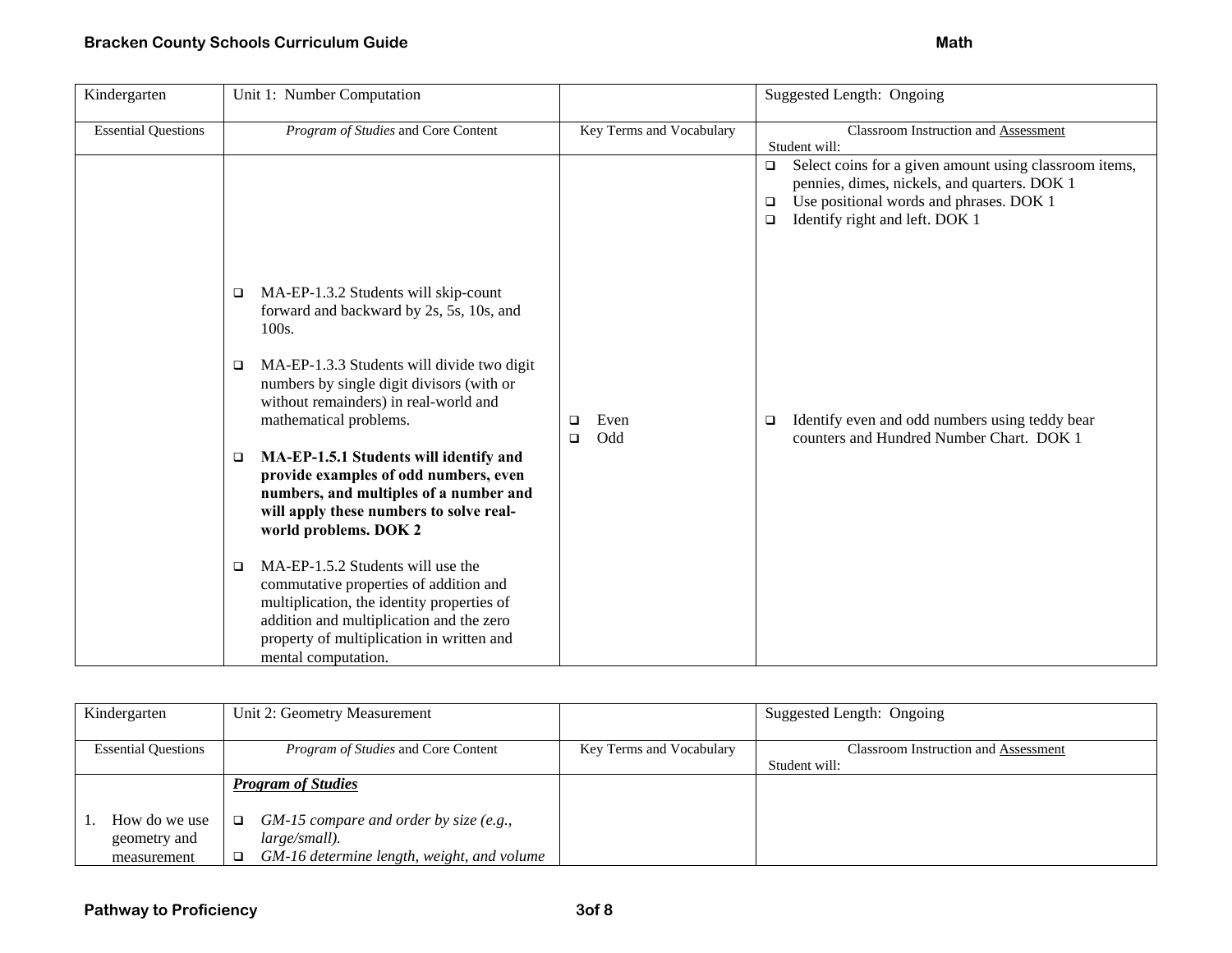| Kindergarten               | Unit 2: Geometry Measurement                                                                                                                                                                                                                                                                                                                                                                                                                                                                                                                                                                                                                                      |                                                                                                                                          | Suggested Length: Ongoing                                                                                                                                                                                                                                                                                                                                                                                                                                                                                                                                                                                                                                                                                                                                                                                                                                                                                             |
|----------------------------|-------------------------------------------------------------------------------------------------------------------------------------------------------------------------------------------------------------------------------------------------------------------------------------------------------------------------------------------------------------------------------------------------------------------------------------------------------------------------------------------------------------------------------------------------------------------------------------------------------------------------------------------------------------------|------------------------------------------------------------------------------------------------------------------------------------------|-----------------------------------------------------------------------------------------------------------------------------------------------------------------------------------------------------------------------------------------------------------------------------------------------------------------------------------------------------------------------------------------------------------------------------------------------------------------------------------------------------------------------------------------------------------------------------------------------------------------------------------------------------------------------------------------------------------------------------------------------------------------------------------------------------------------------------------------------------------------------------------------------------------------------|
| <b>Essential Questions</b> | Program of Studies and Core Content                                                                                                                                                                                                                                                                                                                                                                                                                                                                                                                                                                                                                               | Key Terms and Vocabulary                                                                                                                 | Classroom Instruction and Assessment<br>Student will:                                                                                                                                                                                                                                                                                                                                                                                                                                                                                                                                                                                                                                                                                                                                                                                                                                                                 |
| each day?                  | with nonstandard units.<br>GM-17 identify coins.<br>$\Box$<br>GM-18 relate time to daily activities.<br>$\Box$                                                                                                                                                                                                                                                                                                                                                                                                                                                                                                                                                    |                                                                                                                                          |                                                                                                                                                                                                                                                                                                                                                                                                                                                                                                                                                                                                                                                                                                                                                                                                                                                                                                                       |
|                            | <b>Core Content</b><br>MA-EP-2.1.1 Students will apply standard<br>$\Box$<br>units to measure length (to the nearest<br>half-inch or nearest centimeter) and to<br>determine:<br>weight (nearest pound);<br>$\Box$<br>time (nearest quarter hour);<br>□<br>money (identify coins and bills by<br>$\Box$<br>value)and<br>temperature (Fahrenheit). DOK 1<br>$\Box$<br>MA-EP-2.1.2 Students will use standard units<br>□<br>to measure temperature in Fahrenheit and<br>Celsius to the nearest degree.<br>MA-EP-2.1.3 Students will choose<br>$\Box$<br>appropriate tools (e.g., thermometer, scales,<br>balances, clock, ruler) for specific<br>measurement tasks. | Side/edges<br>□<br>Length<br>$\Box$<br>Height<br>$\Box$<br>Weight<br>$\Box$<br>Distance<br>$\Box$<br>Inches<br>$\Box$<br>Quart<br>$\Box$ | Identify which of two events takes more or less time.<br>$\Box$<br>DOK1<br>Use indirect comparison to compare the heights or<br>$\Box$<br>lengths of objects using string. DOK 1<br>Compare and order objects by weight using balance, full<br>$\Box$<br>containers, and teddy bear counters. DOK 2<br>Weigh objects using nonstandard units using balance<br>$\Box$<br>and teddy bear counters. DOK 1<br>Compare the capacity of containers using quart<br>$\Box$<br>containers, half-gallon containers, food coloring, and a<br>liquid-measure cup. DOK 2<br>Identify and use a one-cup measuring cup using clear<br>□<br>containers and food coloring. DOK 1<br>Identify quarts using quart containers, half-gallon<br>❏<br>containers, food coloring, and a liquid-measure cup.<br>DOK <sub>1</sub><br>$\Box$ Follow a recipe and measure using liquid-measure cup,<br>food coloring, and clear containers. DOK 1 |
|                            | MA-EP-2.1.4 Students will use nonstandard<br>$\Box$<br>and standard units of measurement to identify<br>measurable attributes of an object (length -<br>in, cm; weight $-$ oz, lb) and make an estimate<br>using appropriate units of measurement.<br>MA-EP-2.1.5 Students will use units of<br>$\Box$<br>measurement to describe and compare<br>attributes of objects to include length (in, cm),<br>width, height, money (cost), temperature (F),<br>and weight (oz, lb), and sort objects and<br>compare attributes by shape, size, and color.<br>MA-EP-2.1.6 Students will estimate weight,<br>□                                                              |                                                                                                                                          | Estimate and measure length using nonstandard units<br>□<br>using paper strips and linking cubes. DOK 2<br>Estimate and measure distance using nonstandard units<br>❏<br>using paper feet. DOK 2<br>Make and cover designs using pattern blocks. DOK 2<br>□<br>Identify today's date. DOK 1<br>$\Box$<br>Identify yesterday, today, and tomorrow. DOK 1<br>$\Box$<br>Identify days of the week and months of the year. DOK<br>$\Box$<br>Identify seasons. DOK 1<br>$\Box$<br>Identify morning, afternoon, evening, and night. DOK 1<br>□<br>Tell and show time to the hour using demonstration<br>$\Box$<br>clock and student clocks. DOK 1<br>Compare and order objects by length using unsharpened<br>□                                                                                                                                                                                                             |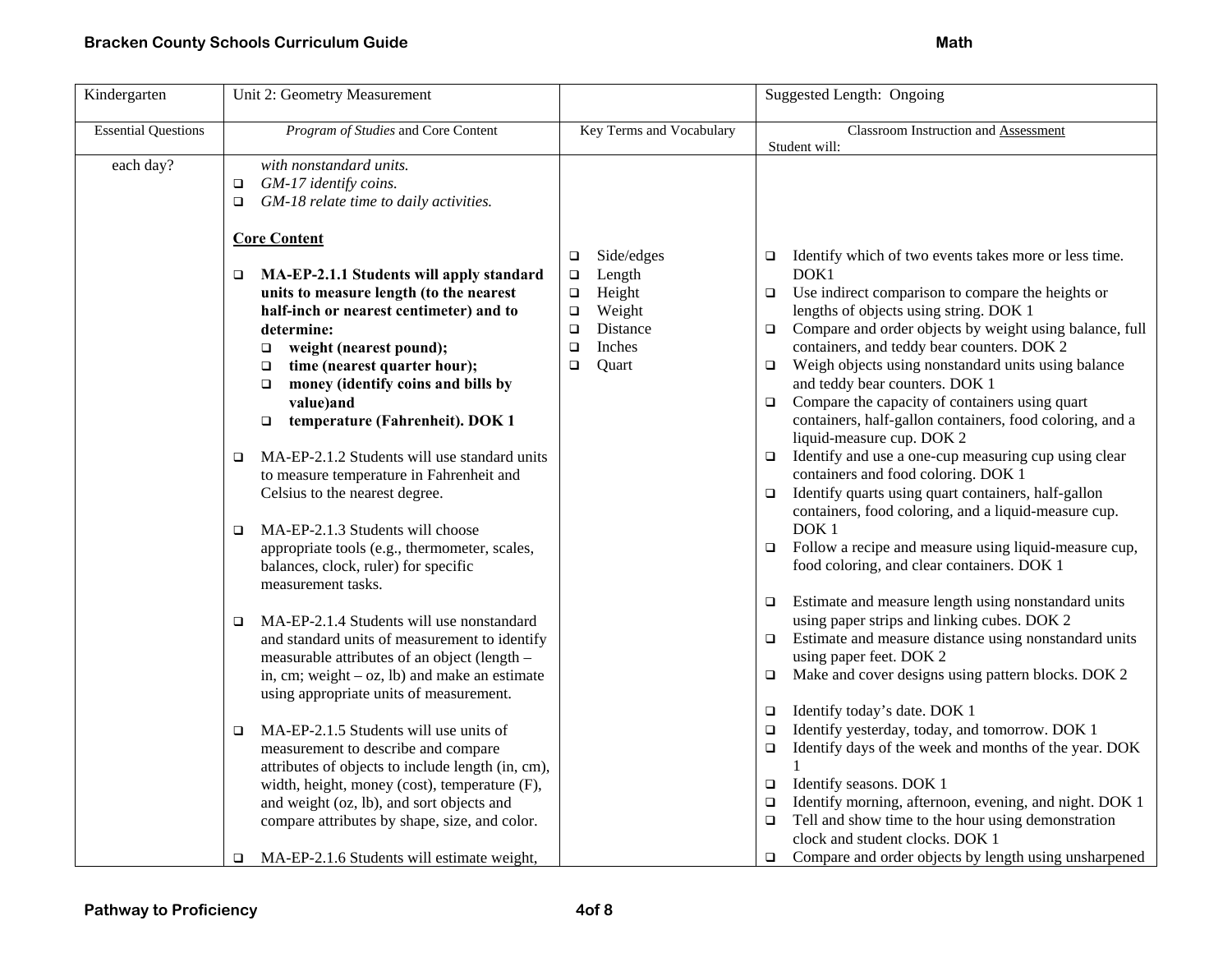| Kindergarten               | Unit 2: Geometry Measurement                                                                                                                                                                                                                                                                                                                                                                               |                                                                                                                                           | Suggested Length: Ongoing                                                                                                                                                                                                                                                                                                                                                                                                     |
|----------------------------|------------------------------------------------------------------------------------------------------------------------------------------------------------------------------------------------------------------------------------------------------------------------------------------------------------------------------------------------------------------------------------------------------------|-------------------------------------------------------------------------------------------------------------------------------------------|-------------------------------------------------------------------------------------------------------------------------------------------------------------------------------------------------------------------------------------------------------------------------------------------------------------------------------------------------------------------------------------------------------------------------------|
| <b>Essential Questions</b> | Program of Studies and Core Content                                                                                                                                                                                                                                                                                                                                                                        | Key Terms and Vocabulary                                                                                                                  | Classroom Instruction and Assessment<br>Student will:                                                                                                                                                                                                                                                                                                                                                                         |
|                            | length, perimeter, area, angle measures and<br>time using appropriate units of measurement.<br>MA-EP-2.2.1 Students will describe, define,<br>□<br>give examples of and use to solve real-world<br>and mathematical problems nonstandard and<br>standard (U.S. Customary, metric) units of<br>measurement to include length (in., cm.),<br>time, money, temperature (Fahrenheit) and<br>weight (oz., lb.). | Sort<br>$\Box$<br>Compare<br>$\Box$<br>Compare<br>$\Box$<br>Contrast<br>о<br>Estimate<br>$\Box$<br>Measure<br>$\Box$<br>Balance<br>$\Box$ | pencils, drinking straws, paper strips, and linking cubes.<br>DOK <sub>2</sub><br>Measure length using standard units (inches) using<br>$\Box$<br>drinking straws. DOK 1<br>Measure capacity using nonstandard units using quart<br>$\Box$<br>containers, half-gallon containers, food coloring, and a<br>liquid-measure cup. DOK 1<br>Order objects by height using foam cylinder and<br>$\Box$<br>cylindrical objects. DOK1 |
|                            | MA-EP-2.2.2 Students will determine elapsed<br>$\Box$<br>time by half hours.                                                                                                                                                                                                                                                                                                                               |                                                                                                                                           |                                                                                                                                                                                                                                                                                                                                                                                                                               |
|                            | MA-EP-2.2.3 Students will convert units<br>$\Box$<br>within the same measurement system<br>including money (dollars, cents), time<br>(minutes, hours, days, weeks, months), weight<br>(ounce, pound), and length (inch, foot).                                                                                                                                                                             |                                                                                                                                           |                                                                                                                                                                                                                                                                                                                                                                                                                               |
|                            | MA-EP-3.1.1 Students will describe and<br>□<br>provide examples of basic geometric<br>elements and terms (sides, edges, faces,<br>bases, vertices, angles), and will apply these<br>elements to solve real-world and<br>mathematical problems. DOK 2                                                                                                                                                       | Circle<br>$\Box$<br>Square<br>$\Box$                                                                                                      | Identify, sort, and compare geometric shapes using<br>$\Box$<br>shape and tangram pieces. DOK 1                                                                                                                                                                                                                                                                                                                               |
|                            | MA-EP-3.1.2 Students will describe and<br>□<br>provide examples of basic two-dimensional<br>shapes (circles, triangles, squares,<br>rectangles, trapezoids, rhombuses,<br>hexagons) and will apply these shapes to<br>solve real-world and mathematical                                                                                                                                                    | Rectangle<br>$\Box$<br>Triangle<br>о<br>Parallelogram<br>$\Box$<br>Trapezoid<br>$\Box$<br>Hexagon<br>о<br>Cube<br>$\Box$                  | Compare and order objects by size using tangrams, a<br>$\Box$<br>foam sphere, spherical objects, and paper rectangles.<br>DOK <sub>2</sub><br>Identify, sort, and compare common geometric solids.<br>о                                                                                                                                                                                                                       |
|                            | problems. DOK 2                                                                                                                                                                                                                                                                                                                                                                                            | Cylinder<br>$\Box$<br>Sphere<br>$\Box$                                                                                                    | DOK <sub>1</sub>                                                                                                                                                                                                                                                                                                                                                                                                              |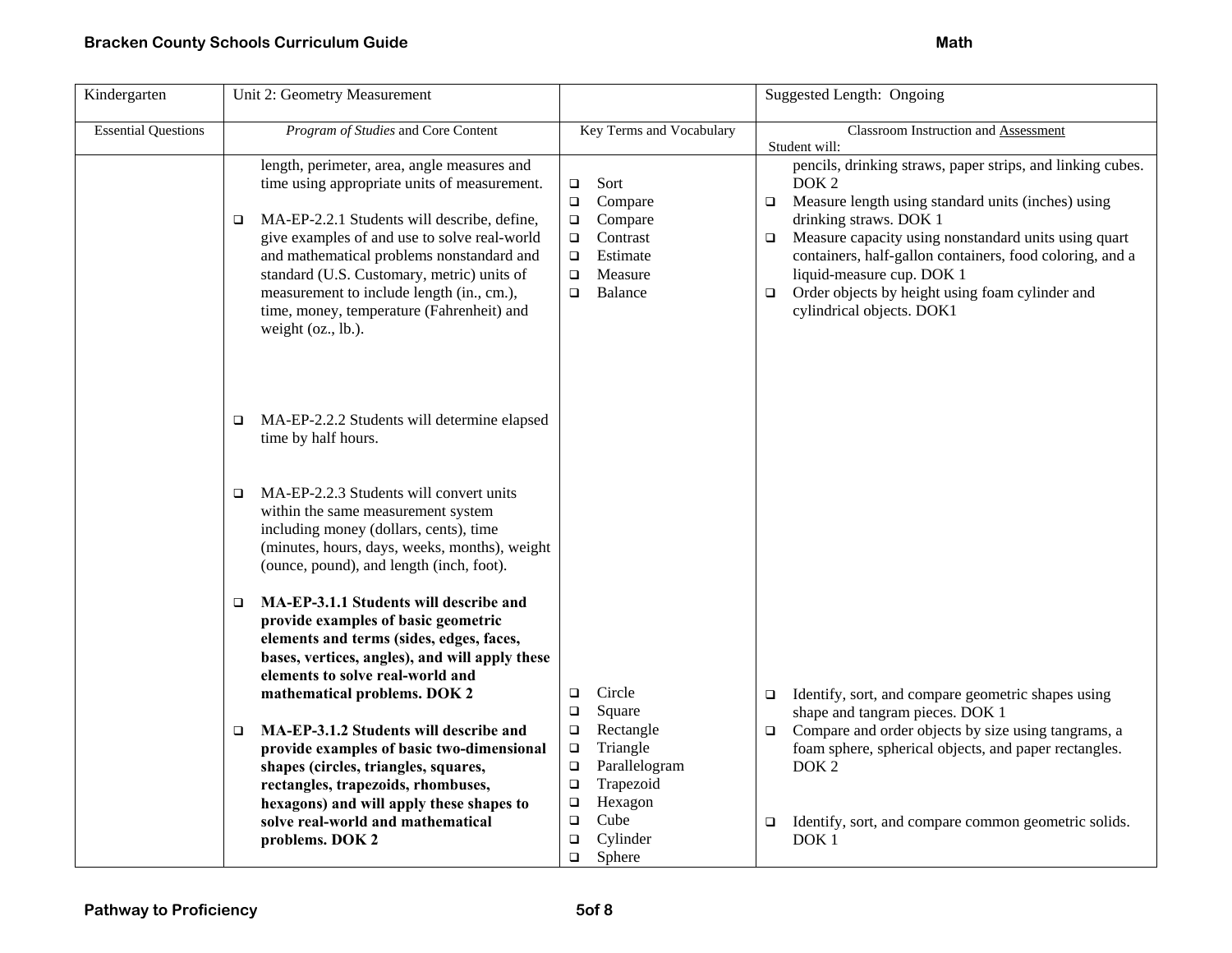| Kindergarten               | Unit 2: Geometry Measurement                                                                                                                                                                                     |                            | Suggested Length: Ongoing                                                                                                                                        |
|----------------------------|------------------------------------------------------------------------------------------------------------------------------------------------------------------------------------------------------------------|----------------------------|------------------------------------------------------------------------------------------------------------------------------------------------------------------|
| <b>Essential Questions</b> | Program of Studies and Core Content                                                                                                                                                                              | Key Terms and Vocabulary   | Classroom Instruction and Assessment                                                                                                                             |
|                            |                                                                                                                                                                                                                  |                            | Student will:                                                                                                                                                    |
|                            | MA-EP-3.1.3 Students will describe and<br>◻<br>provide examples of basic three-<br>dimensional objects (spheres, cones,<br>cylinders, pyramids, cubes), and will apply<br>the attributes to solve real-world and | Congruent<br>$\Box$        | Create congruent shapes and designs using geoboards<br>O.                                                                                                        |
|                            | mathematical problems. DOK 1                                                                                                                                                                                     |                            | and geobands. DOK 1                                                                                                                                              |
|                            | MA-EP-3.1.5 Students will identify and<br>□<br>describe congruent figures in real-world and<br>mathematical problems.                                                                                            | Line of symmetry<br>$\Box$ | Identify a line of symmetry and create symmetrical<br>O.<br>designs using pictures of butterflies, butterfly cutouts,<br>poster paint, and pattern blocks .DOK 1 |
|                            | MA-EP-3.2.1 Students will describe and<br>▫<br>provide examples of line symmetry in real-<br>world and mathematical problems or will                                                                             |                            |                                                                                                                                                                  |
|                            | apply one line of symmetry to construct a                                                                                                                                                                        | Slide<br>$\Box$            | Make and copy designs on a geoboard. DOK 2<br>$\Box$                                                                                                             |
|                            | simple geometric design. DOK 2                                                                                                                                                                                   | Turn<br>❏<br>Flip<br>❏     | Explore slides, turns, and flips (transformations) using<br>$\Box$<br>tangrams. DOK 2                                                                            |
|                            | MA-EP-3.3.1 Students will locate points on a<br>❏                                                                                                                                                                |                            | Make and cover designs using tangrams. DOK 2<br>$\Box$                                                                                                           |
|                            | grid representing a positive coordinate                                                                                                                                                                          |                            | Identify similar shapes using tangrams. DOK 1<br>$\Box$                                                                                                          |
|                            | system.                                                                                                                                                                                                          |                            | Solve spatial problems using pattern blocks, geobaords,<br>$\Box$<br>geobands, and tangrams. DOK 2                                                               |

| Kindergarten               | Unit 3: Probability/Statistics                        |                          | Suggested Length: Ongoing            |
|----------------------------|-------------------------------------------------------|--------------------------|--------------------------------------|
| <b>Essential Questions</b> | <i>Program of Studies</i> and Core Content            | Key Terms and Vocabulary | Classroom Instruction and Assessment |
|                            |                                                       |                          | Student will:                        |
|                            | <b>Program of Studies</b>                             |                          |                                      |
|                            |                                                       |                          |                                      |
|                            |                                                       |                          |                                      |
| How does                   | PS-1 make a graph using manipulatives.<br>□           |                          |                                      |
|                            |                                                       |                          |                                      |
| understanding              | PS-2 read data displayed on concrete graph.<br>$\Box$ |                          |                                      |
| probability help           | PS-3 display data on a pictograph.<br>o               |                          |                                      |
|                            |                                                       |                          |                                      |
| us explore ideas           |                                                       |                          |                                      |
| and                        | <b>Core Content</b>                                   |                          |                                      |
| information?               |                                                       |                          |                                      |
|                            |                                                       |                          |                                      |
|                            | MA-EP-4.1.1 Students will analyze and<br>□            | Pictograph<br>$\Box$     | Record data on a chart. DOK 2<br>□   |
|                            | make inferences from data displays                    |                          |                                      |
|                            |                                                       |                          |                                      |
|                            | (drawings, tables/charts, tally tables,               |                          |                                      |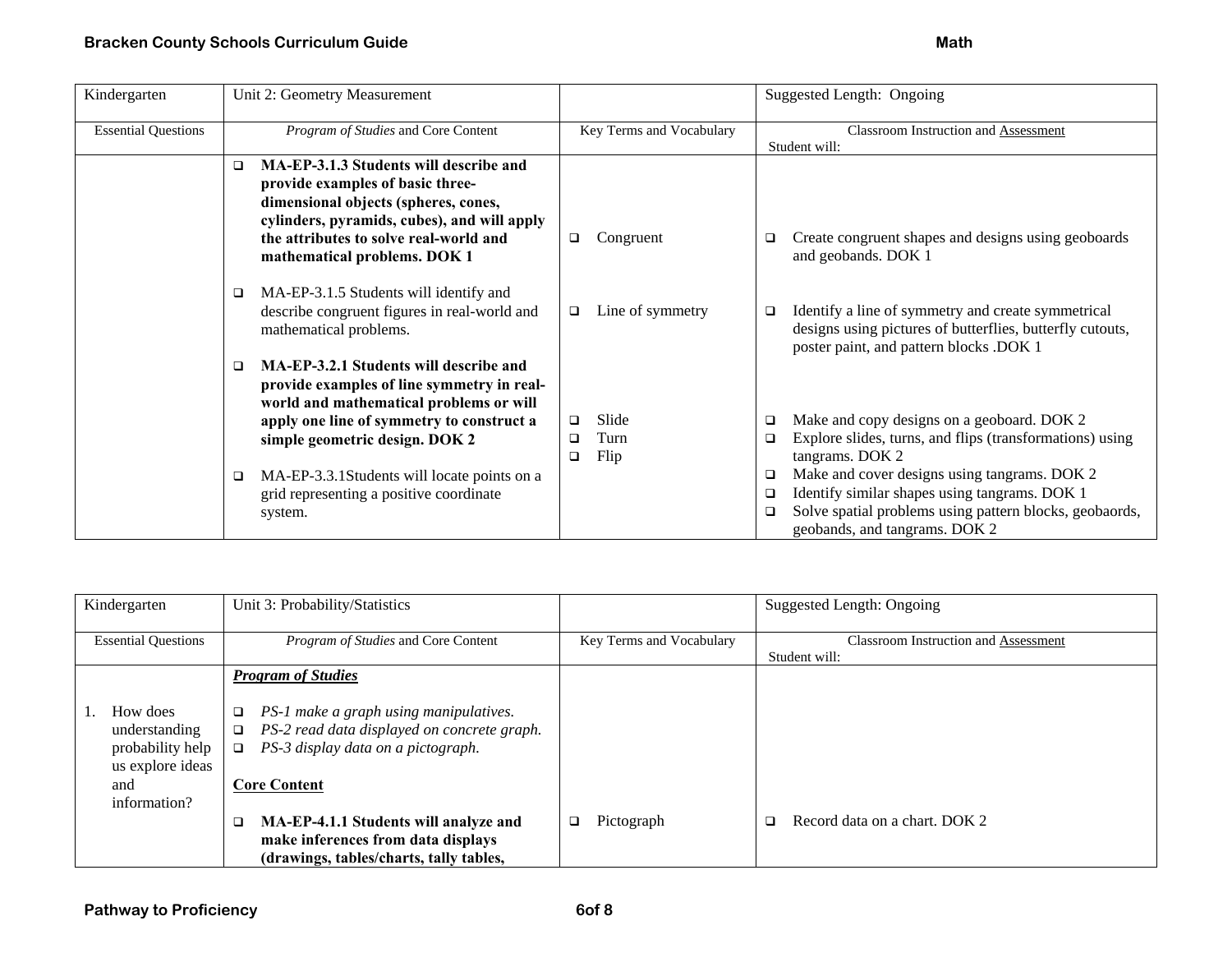| Kindergarten               | Unit 3: Probability/Statistics                                                                                                                               |                                       | <b>Suggested Length: Ongoing</b>                                                                                                                                                                                                                            |
|----------------------------|--------------------------------------------------------------------------------------------------------------------------------------------------------------|---------------------------------------|-------------------------------------------------------------------------------------------------------------------------------------------------------------------------------------------------------------------------------------------------------------|
| <b>Essential Questions</b> | Program of Studies and Core Content                                                                                                                          | Key Terms and Vocabulary              | Classroom Instruction and Assessment<br>Student will:                                                                                                                                                                                                       |
|                            | pictographs, bar graphs, circle graphs with<br>two or three sectors, line plots, two-circle<br>Venn diagrams). DOK 3                                         |                                       |                                                                                                                                                                                                                                                             |
|                            | MA-EP-4.1.2 Students will collect data.<br>□                                                                                                                 |                                       |                                                                                                                                                                                                                                                             |
|                            | MA-EP-4.1.3 Students will organize and<br>□<br>display data.<br>MA-EP-4.2.1 Students will determine the<br>□<br>mode (of a set of data with no more than one | Sort<br>❏<br>Graph<br>❏               | Sort objects and identify a sorting rule using pattern<br>□<br>blocks, teddy bear counters, buttons, nickels, dimes,<br>quarters, pennies, and one-dollar bills. DOK 2<br>Graph a picture on a pictograph. DOK 1<br>□<br>Make a real graph. DOK 1<br>$\Box$ |
|                            | mode) and the range of a set of data.                                                                                                                        |                                       |                                                                                                                                                                                                                                                             |
|                            | MA-EP-4.3.1 Students will pose questions<br>□<br>that can be answered by collecting data                                                                     | Most<br>◻<br>Fewest<br>❏<br>Same<br>□ | Identify most, fewest, and same on a graph using teddy<br>□<br>bear counters and pattern blocks. DOK1<br>Determine questions for a survey. DOK 2<br>$\Box$                                                                                                  |
|                            | MA-EP-4.4.3 Students will describe and give<br>$\Box$<br>examples of the probability of an unlikely<br>event (near zero) and a likely event (near<br>one).   |                                       | Describe the likelihood of an event. DOK 2<br>□                                                                                                                                                                                                             |

| Kindergarten                                                                                 | Unit 4: Algebraic Thinking                                                                                                                                                                                                                                                                  |                          | Suggested Length: Ongoing                                    |
|----------------------------------------------------------------------------------------------|---------------------------------------------------------------------------------------------------------------------------------------------------------------------------------------------------------------------------------------------------------------------------------------------|--------------------------|--------------------------------------------------------------|
| <b>Essential Questions</b>                                                                   | <i>Program of Studies</i> and Core Content                                                                                                                                                                                                                                                  | Key Terms and Vocabulary | <b>Classroom Instruction and Assessment</b><br>Student will: |
|                                                                                              | <b>Program of Studies</b>                                                                                                                                                                                                                                                                   |                          |                                                              |
| How is<br>understanding<br>patterns and<br>identifying<br>missing<br>numbers<br>important in | A-1 identify patterns in real life.<br>$\Box$<br>A-2 reproduce and extend patterns using<br>o.<br><i>manipulatives.</i><br>A-3 identify and describe patterns in real life<br>□<br>and numerical situations.<br>A-4 create, reproduce, and extend patterns of<br>□<br>movements and sounds. |                          |                                                              |